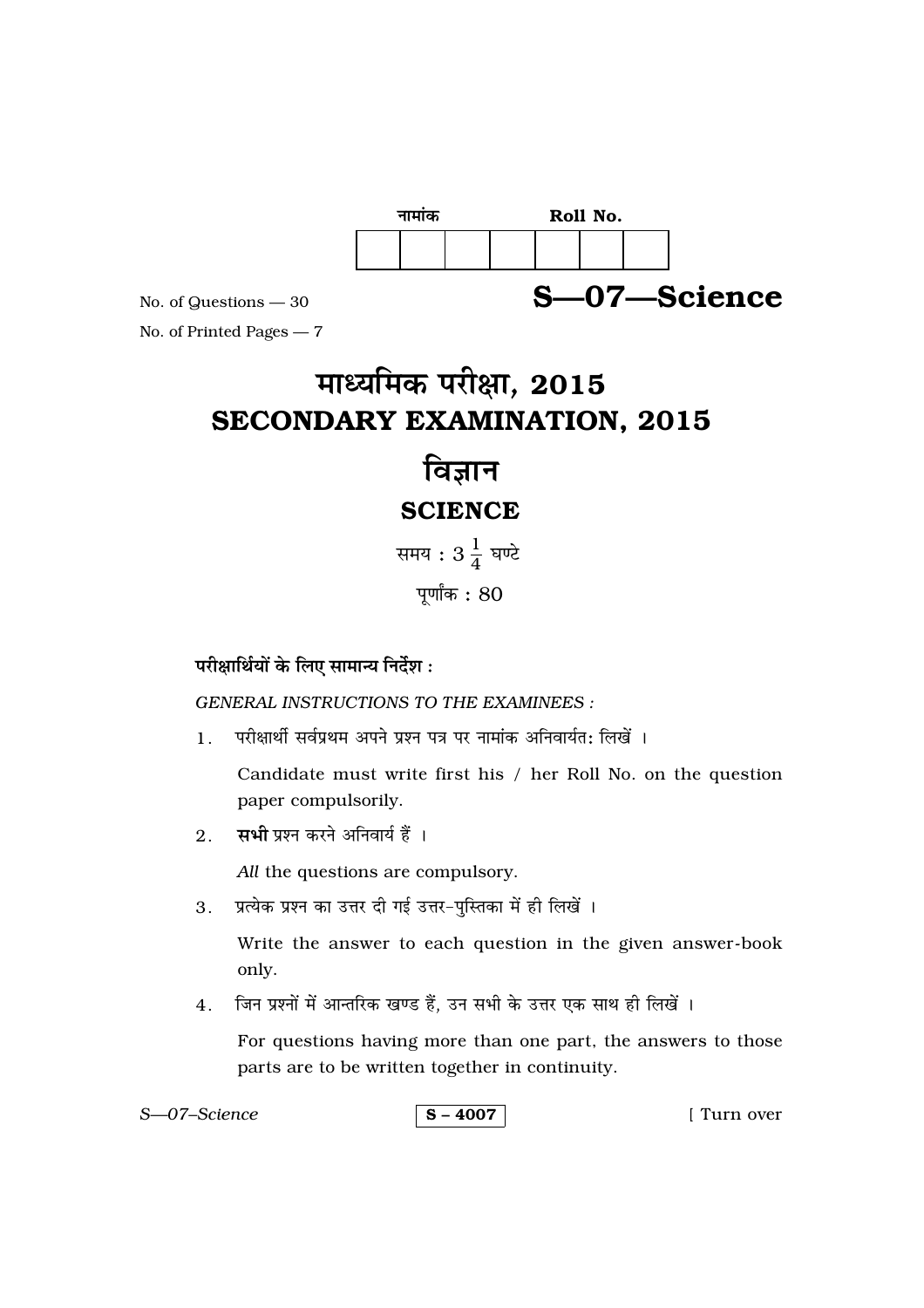5. प्रश्न पत्र के हिन्दी व अंग्रेजी रूपान्तर में किसी प्रकार की त्रुटि / अन्तर / विरोधाभास होने पर हिन्दी भाषा के प्रश्न को सही मानें । If there is any error / difference / contradiction in Hindi & English versions of the question paper, the question of Hindi version should be treated valid.

| 6. | खण्ड           | प्रश्न संख्या        | अंक प्रत्येक प्रश्न       |
|----|----------------|----------------------|---------------------------|
|    | अ              | $1 - 8$              |                           |
|    | ब              | $9 - 14$             | 2                         |
|    | स              | $15 - 24$            | 3                         |
|    | द              | $25 - 30$            | 5                         |
|    | <b>Section</b> | <b>Question Nos.</b> | <b>Marks per question</b> |
|    | A              | $1 - 8$              |                           |
|    | в              | $9 - 14$             | 2                         |
|    | $\mathbf C$    | $15 - 24$            | 3                         |
|    | D              | $25 - 30$            | 5                         |
|    |                |                      |                           |

 $7.$  प्रश्न क्रमांक 28 से 30 में आन्तरिक विकल्प हैं । There are internal choices in Q. No. 28 to 30.

#### खण्ड - अ

#### Section - A

|    | 1. दो संश्लेषित सूचकों के नाम लिखिए ।                                |  |
|----|----------------------------------------------------------------------|--|
|    | Name two synthetic indicators.                                       |  |
| 2. | माँ के रुधिर से भ्रूण को पोषण प्रदान करने वाली संरचना का नाम लिखिए । |  |

- Write the name of the structure which provides nutrition to the embryo from mother's blood.
- आधुनिक आवर्त सारणी में आवर्त एवं समूहों की संख्या लिखिए । 3. Give the number of periods and groups in Modern Periodic Table.  $\mathbf{1}$
- किसकी pH अधिक होगी  $4.$ 
	- रक्त अथवा आसुत जल ?  $(i)$
	- जठर रस अथवा नींबू का रस ?  $(ii)$

Which one has high pH value -

- Blood or distilled water?  $(i)$
- $\frac{1}{2} + \frac{1}{2} = 1$  $(ii)$ Gastric juice or lemon juice ?

 $\frac{1}{2} + \frac{1}{2} = 1$ 

घरेलू विद्युत परिपथों में अतिभारण से बचाव के लिए कौन-सी दो सावधानियाँ बरतनी  $5<sub>1</sub>$ चाहिए ? What two precautions should be taken to avoid the overloading of

domestic electric circuits?

S-07-Science

 $S - 4007$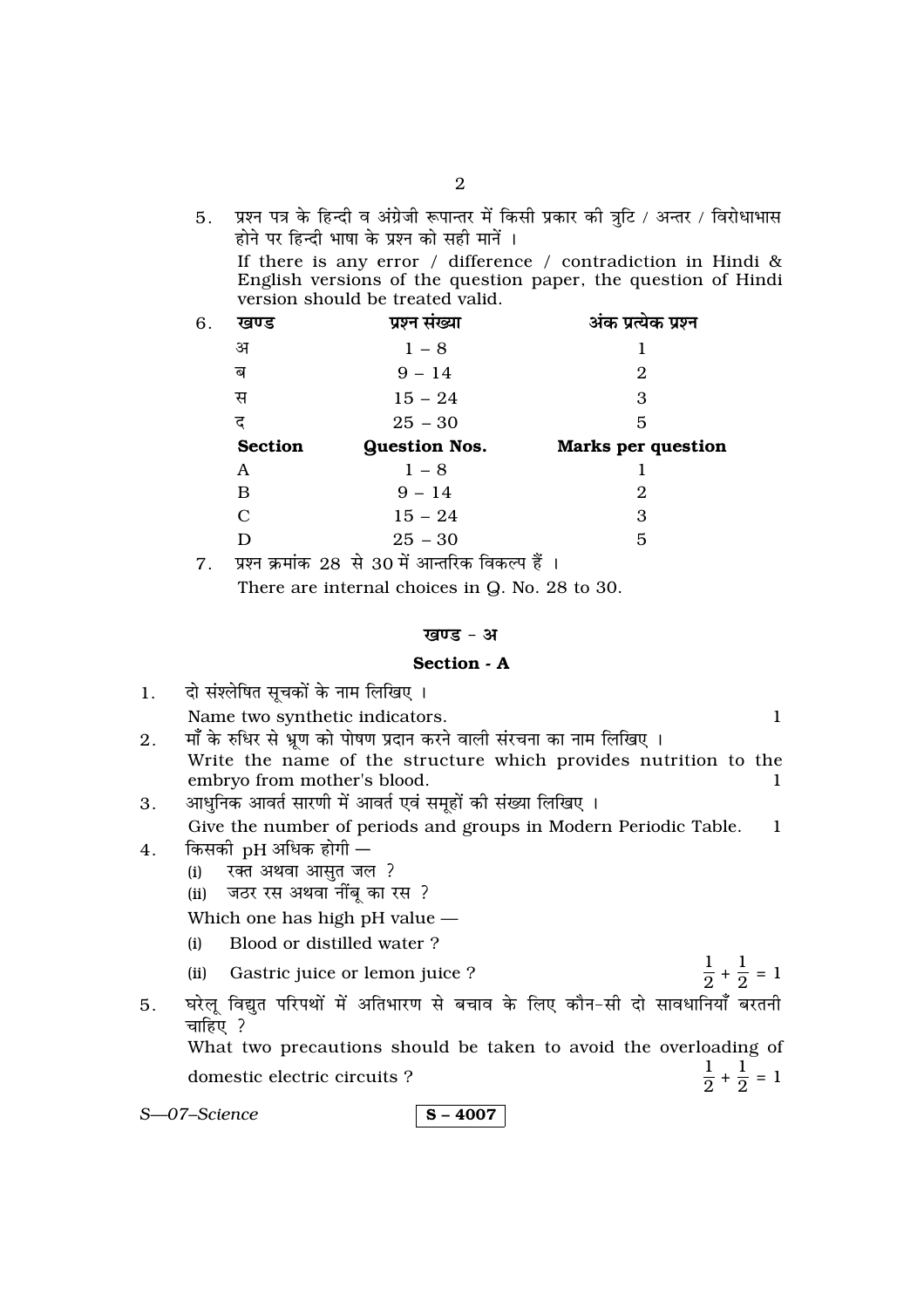- ऊर्जा के अनवीकरणीय व नवीकरणीय स्रोत क्या हैं ?  $6<sub>1</sub>$ What are the renewable and non-renewable sources of energy?
	- $\frac{1}{2} + \frac{1}{2} = 1$
- एक घरेलू विद्युत परिपथ में 5 ऐम्पीयर का फ्यूज है । 100 W (220 V) के अधिकतम  $7<sup>1</sup>$ रन गरेर्दू स्वयुग्ग गरेरात में छाड़ सारा सामार्ग से स्वयुग्ग पर पार्ट कर सकें ?<br>बल्बों की संख्या क्या होगी जिनका इस परिपथ में सुरक्षित उपयोग कर सकें ?

A domestic electric circuit has a fuse of 5A. What is the maximum number of 100 W (220 V) bulbs that can be safely used in the circuit?

अभिनेत्र लेंस की वह क्षमता जिसके कारण वह अपनी फोकस दूरी को समायोजित कर लेता 8. है. क्या कहलाती है ?

What is the ability of the eye lens to adjust its focal length called ? 1

#### खण्ड - ब Section - B

- प्रत्येक का एक उदाहरण देते हुए संयोजन अभिक्रिया एवं वियोजन अभिक्रिया लिखिए । 9. Write combination reaction and decomposition reaction with one example each.  $1 + 1 = 2$
- 10. (अ) नाभिकीय ऊर्जा प्रदान करने वाले दो तत्वों के नाम बताइए ।
	- (ब) ज्वार-भाटा किसे कहते हैं ?
	- (a) State the names of two elements that produce nuclear energy.
	- (b) What are high and low tides?
- (अ) ओज़ोन परत सूर्य से आने वाली कौन-सी विकिरण से सुरक्षा प्रदान करती है ?  $11.$ 
	- (ब) डिस्पोजेबल प्लास्टिक कप की अपेक्षा कागज़ के डिस्पोजेबल कप के इस्तेमाल के क्या लाभ हैं ?
	- $(a)$ Ozone layer provides protection from which radiation coming from the sun?
	- (b) What are the advantages of using disposable paper cups instead  $1 + 1 = 2$ of disposable plastic cups?
- 12. नयी जाति (स्पीशीज़) के उदभव में कौन-से कारक सहायक हैं ? समझाइए । What factors could lead to the rise of a new species ? Explain.
- 13. किसी विद्युत बल्ब के तंतु में से 0·25 ऐम्पीयर विद्युत धारा 20 मिनट तक प्रवाहित होती है । विद्युत परिपथ से प्रवाहित विद्युत आवेश का परिमाण ज्ञात कोजिए ।

A current of  $0.25$  ampere is flowing through a filament of an electric bulb for 20 min. Find the amount of electric charge that flows through the circuit.  $\Omega$ 

14. मानव में लिंग निर्धारण का आरेख चित्र बनाइए । Draw a linear diagram of sex determination in human beings. 2

S-07-Science

#### $S - 4007$

[ Turn over

 $1 + 1 = 2$ 

 $\overline{2}$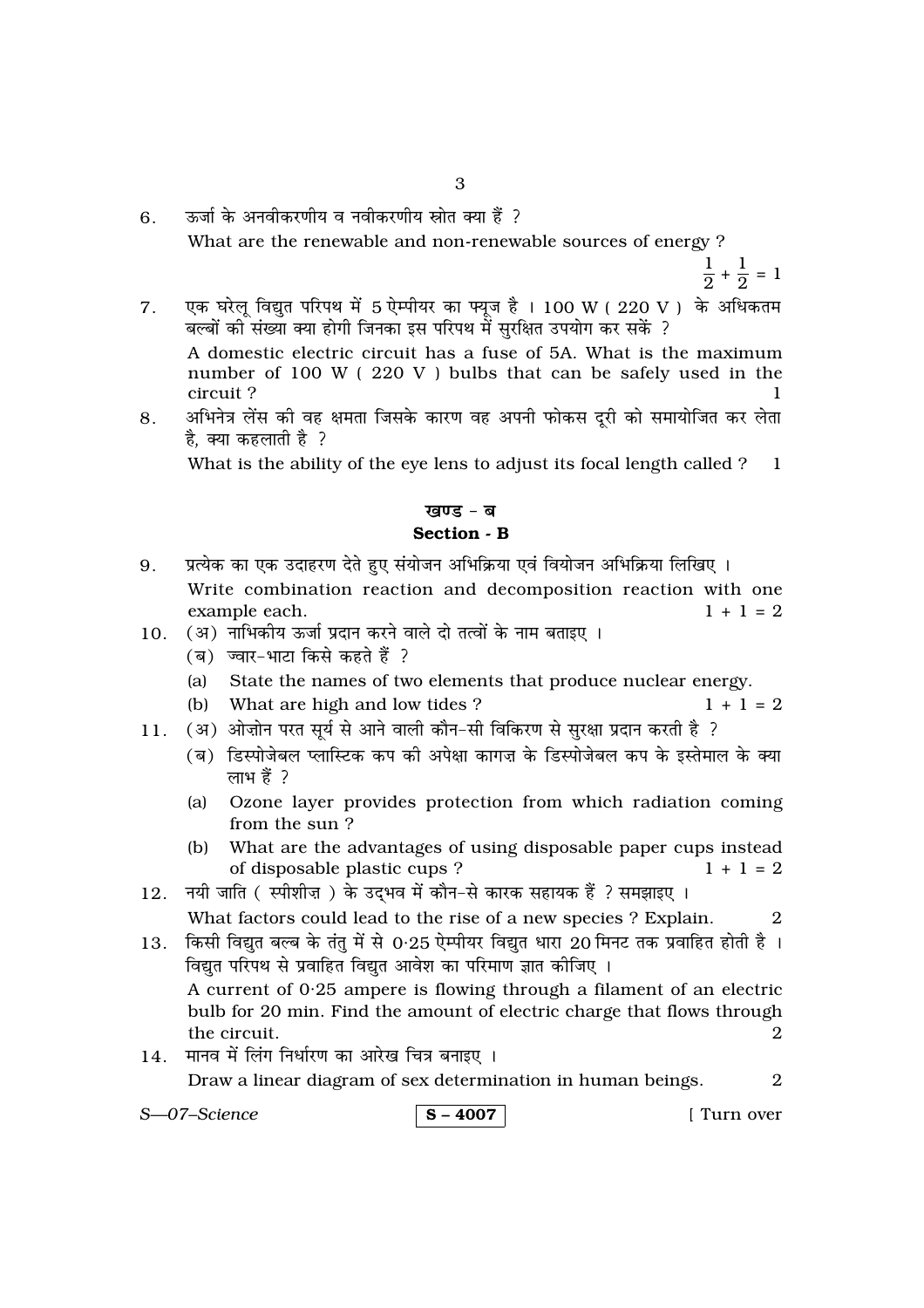#### खण्ड - स

#### Section - C

- 15. (अ) आमाशय में अम्ल का क्या कार्य है ?
	- (ब) स्वपोषी तथा विषमपोषी पोषण में क्या अन्तर है ?
	- What is the function of acid in stomach?  $(a)$
	- (b) What is the difference between autotrophic nutrition and heterotrophic nutrition?  $1 + 2 = 3$
- (अ) तंत्रिका पेशीय संधि का नामांकित चित्र बनाइए ।  $16.$ 
	- (ब) जन्तुओं में नियंत्रण एवं समन्वय के लिए तंत्रिका तथा हार्मोन क्रियाविधि की तुलना कोजिए ।
	- (a) Draw a labelled diagram of neuromuscular junction.
	- Compare nervous and hormonal mechanisms for control and  $(b)$ co-ordination in animals.  $1 + 2 = 3$
- अभिक्रिया CuO + H  $_2 \rightarrow$  Cu + H  $_2$ O में किस पदार्थ का ऑक्सीकरण एवं किस पदार्थ 17. का अपचयन हो रहा है ? इस प्रकार की अभिक्रिया का एक अन्य उदाहरण दीजिए । In the reaction  $CuO + H_2 \rightarrow Cu + H_2O$  which substance gets oxidised and which gets reduced? Give one more example of such type of reaction.  $2 + 1 = 3$
- 18. (अ) गोलीय दर्पण को परिभाषित कीजिए ।
	- (ब) अवतल एवं उत्तल दर्पण में भिन्नता बताइए ।
	- (स) वास्तविक एवं आभासी प्रतिबिम्ब में क्या अन्तर है ?
	- (a) Define a spherical mirror.
	- Distinguish between a cancave mirror and a convex mirror.  $(b)$
	- (c) What is the difference between a real image and a virtual image ?
		- $1 + 1 + 1 = 3$
- (अ) चित्र बनाकर मानव में चार अंत:स्रावी ग्रंथियों की स्थिति दर्शाइये । 19.
	- (ब) मानव में इंसुलिन व थायरॉक्सिन हॉर्मोन का कार्य लिखिए ।
	- Draw a diagram indicating the position of four endocrine glands  $(a)$ in human being.
	- Write the function of insulin and thyroxine hormones in human  $(b)$ being.  $1 + 2 = 3$
- श्वेत प्रकाश का विक्षेपण क्या है ? इस विक्षेपण होने का क्या कारण है ? काँच के एक प्रिज्म 20. द्रारा श्वेत प्रकाश के विक्षेपण का चित्र बनाइए ।

What is dispersion of white light ? What is the cause of such dispersion ? Draw a diagram to show the dispersion of white light by a glass prism.  $1 + 1 + 1 = 3$ 

 $21.$  निम्नलिखित पर संक्षिप्त टिप्पणियाँ लिखिए:

(ब) पुनरुद्भवन (अ) खंडन (स) मुकुलन । Write short notes on the following :

Fragmentation (b) Regeneration (c) Budding.  $1 + 1 + 1 = 3$  $(a)$ 

S-07-Science

$$
\mid {\bf S-4007}\mid
$$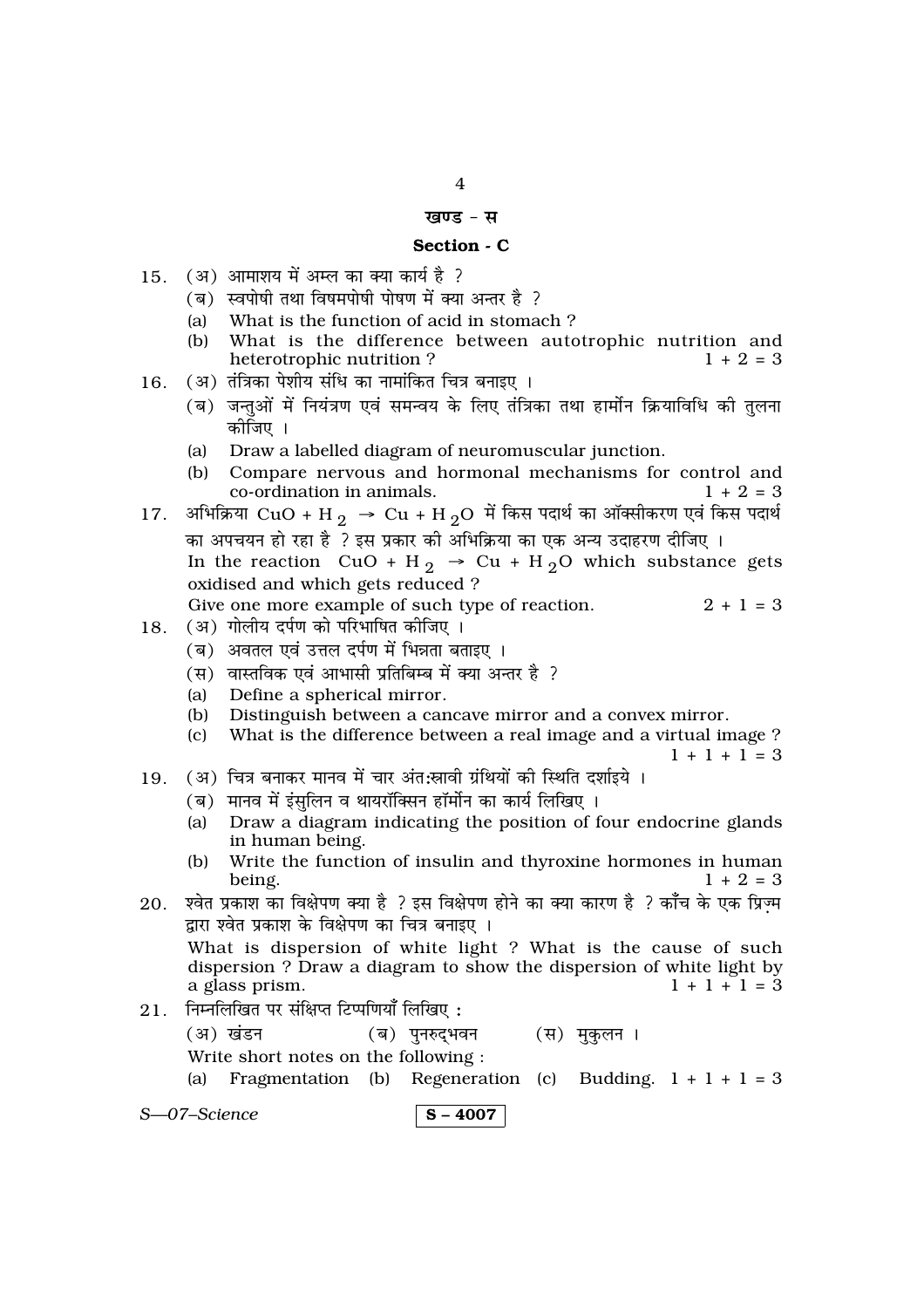- आवर्त सारणी में किसी आवर्त में बायें से दायें जाने पर निम्नलिखित में क्या परिवर्तन होता है ?  $22<sub>1</sub>$ परमाण आकार (ii) धात्विक गुण  $(i)$ (iii) संयोजकता इलेक्टॉनों की संख्या । What changes occur in the following on going from left to right in a period of the Periodic Table ? Atomic size  $(ii)$ Metallic character  $(i)$ 
	- $1 + 1 + 1 = 3$ (iii) Number of valence electrons.
- 23. जिंक की सल्फ्यूरिक अम्ल से क्रिया पर गैस X बनती है  $-$ 
	- गैस  $X$  का नाम दीजिए ।  $(i)$
	- (ii) अभिक्रिया का समीकरण लिखिए ।
	- (iii) गैस X की पहचान कैसे करेंगे ?
	- Zinc produces gas  $X$  on reaction with sulphuric acid  $-$
	- Name the gas X.  $(i)$
	- Write the equation of the reaction.  $(ii)$ (iii) How will you identify gas X?
- $1 + 1 + 1 = 3$
- जब प्रकाश हवा से काँच में तथा पन: हवा में आता है, तो प्रकाश के अपवर्तन दर्शाने वाले 24. चित्र को नामांकित कीजिए ।

Draw a labelled diagram to show the refraction of light when light travels from air into glass and comes back into air.

#### खण्ड $-$  ट

#### Section - D

- $25.$ (अ) परितंत्र संघटकों को समझाइए ।
	- (ब) संसाधनों के दावेदारों का वर्णन कीजिए ।
	- Describe the components of an ecosystem.  $(a)$
	- Explain stakeholders of resources.  $(b)$

 $3 + 2 = 5$ 

- (अ) कमरे के ताप पर कौन-सी धातु द्रव अवस्था में पाई जाती है ?  $26$ 
	-
	- (ब) Mg व Cl परमाणु के इलेक्ट्रॉनिक विन्यास दीजिए । (स) Mg व Cl के मध्य इलेक्ट्रॉनों के स्थानान्तरण से MgCl 2 यौगिक का बनना दर्शाइए ।
	- Which metal exists in liquid state at room temperature?  $(a)$
	- $(b)$ Give the electronic configuration of Mg and Cl atoms.
	- Show the formation of MgCl<sub>2</sub> by the transfer of electrons in  $(c)$ between Mg and Cl.  $1 + 2 + 2 = 5$
- (अ) चुम्बकीय क्षेत्र में रखे हुए एक धारावाही चालक पर लगने वाले बल की दिशा के लिए  $27<sub>1</sub>$ फ्लेमिंग का बायाँ-हाथ का नियम लिखिए ।
	- (ब) किसी विद्युत धारावाही परिनलिका के भीतर एवं उसके चारों ओर चुम्बकीय क्षेत्र रेखाओं को प्रदर्शित करने के लिए चित्र बनाइए ।
	- (स) चार युक्तियों के नाम लिखिए जहाँ विद्युत धारावाही चालक तथा उसके साथ चुम्बकीय क्षेत्रों का उपयोग होता है ।
	- Write Fleming's left-hand rule for the direction of force on a  $(a)$ current carrying conductor placed in a magnetic field.
	- Draw a diagram to show lines of magnetic field inside and around  $(b)$ a current carrying solenoid.
	- Write the names of four devices where current carrying  $(c)$  $2 + 1 + 2 = 5$ conductor is used along with magnetic fields.

S-07-Science

#### $S - 4007$

[ Turn over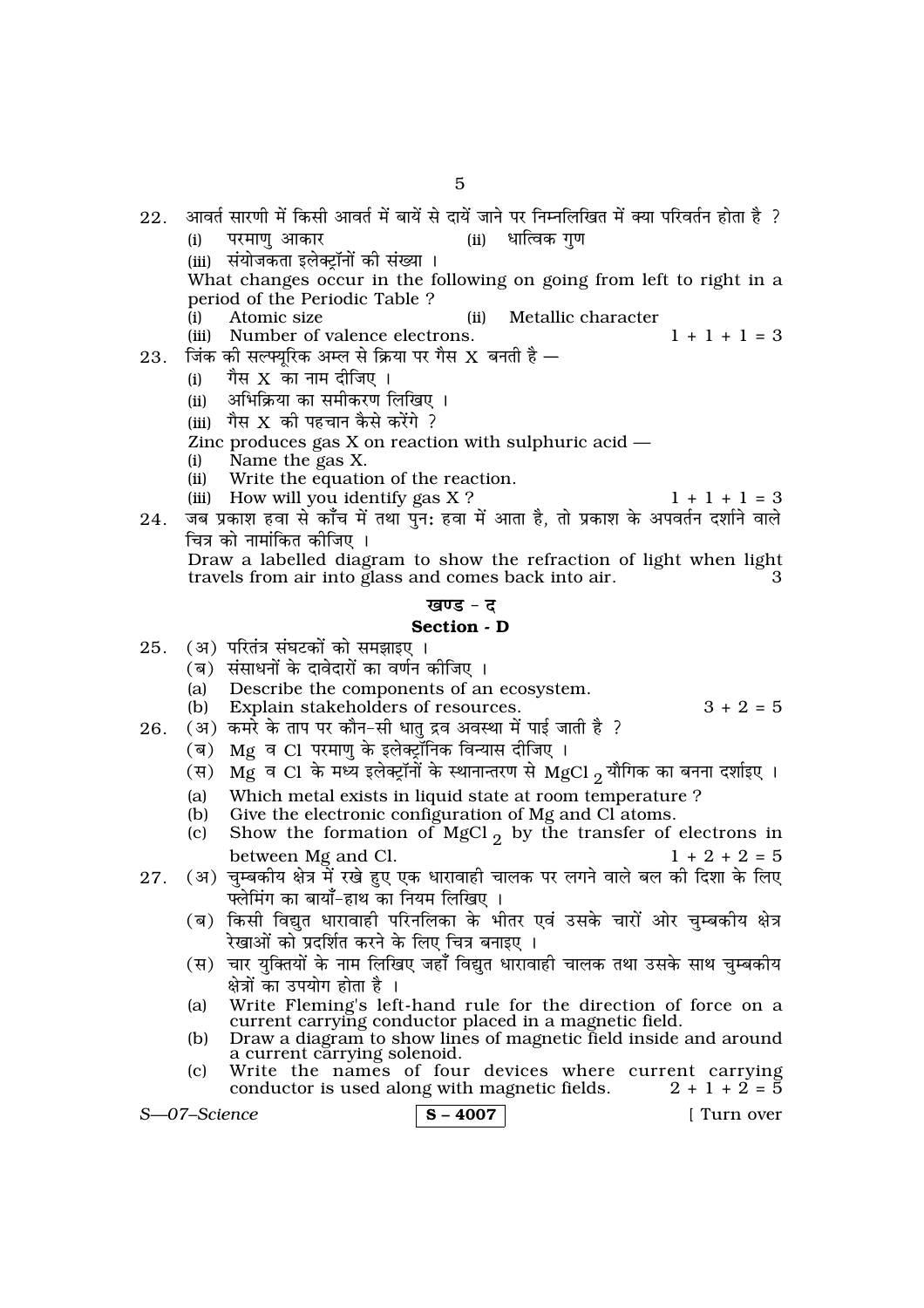- $28.$  (अ) मानव हृदय की काट का नामांकित चित्र बनाइए ।
	- (ब) मनुष्य में दोहरे परिसंचरण की व्याख्या कीजिए । यह क्यों आवश्यक है ?
	- (स) हमारे शरीर में हीमोग्लोबिन की कमी के क्या परिणाम हो सकते हैं ?

#### अथवा

- (अ) मानव की आहार नाल का नामांकित चित्र बनाइए ।
- (ब) हमारे शरीर में वसा के पाचन को समझाइए । यह प्रक्रम कहाँ होता है ?
- (स) भोजन के पाचन में लार की क्या भूमिका है ?
- Draw a labelled diagram of sectional view of the human heart.  $(a)$
- Describe double circulation in human beings. Why is it  $(h)$ necessary?
- What would be the consequences of deficiency of haemoglobin in  $(c)$ our body?  $2 + 2 + 1 = 5$

#### **OR**

- $(a)$ Draw a labelled diagram of human alimentary canal.
- (b) Explain the digestion of fat in our body. Where does this process take place ?
- What is the role of saliva in the digestion of food ?  $2 + 2 + 1 = 5$  $(c)$
- (अ) कौन से कारक हैं जिन पर एक चालक का प्रतिरोध निर्भर करता है ? प्रतिरोधकता को 2.9 परिभाषित कीजिए तथा इसका SI मात्रक लिखिए ।
	- (ब) दिये गए परिपथ में कुल प्रतिरोध एवं प्रवाहित कुल धारा का मान बताइए ।



- (अ) जुल के तापन नियम का कथन कीजिए । विद्युत बल्बों में भरी जाने वाली दो गैसों के नाम बताइये तथा स्पष्ट कीजिए कि इन गैसों को विद्यत बल्बों में क्यों भरा जाता है ।
- (ब) किसी विद्युत इस्तरी में अधिकतम तापन दर के लिए 840 वाट की दर से ऊर्जा उपभक्त होती है । विद्यत स्रोत की वोल्टता 220 V है । विद्यत धारा तथा प्रतिरोध के मान परिकलित कीजिए ।
- On which factors does the resistance of a conductor depend?  $(a)$ Define resistivity and state its SI unit.

```
S-07-Science
```

$$
\mid S-4007 \mid
$$